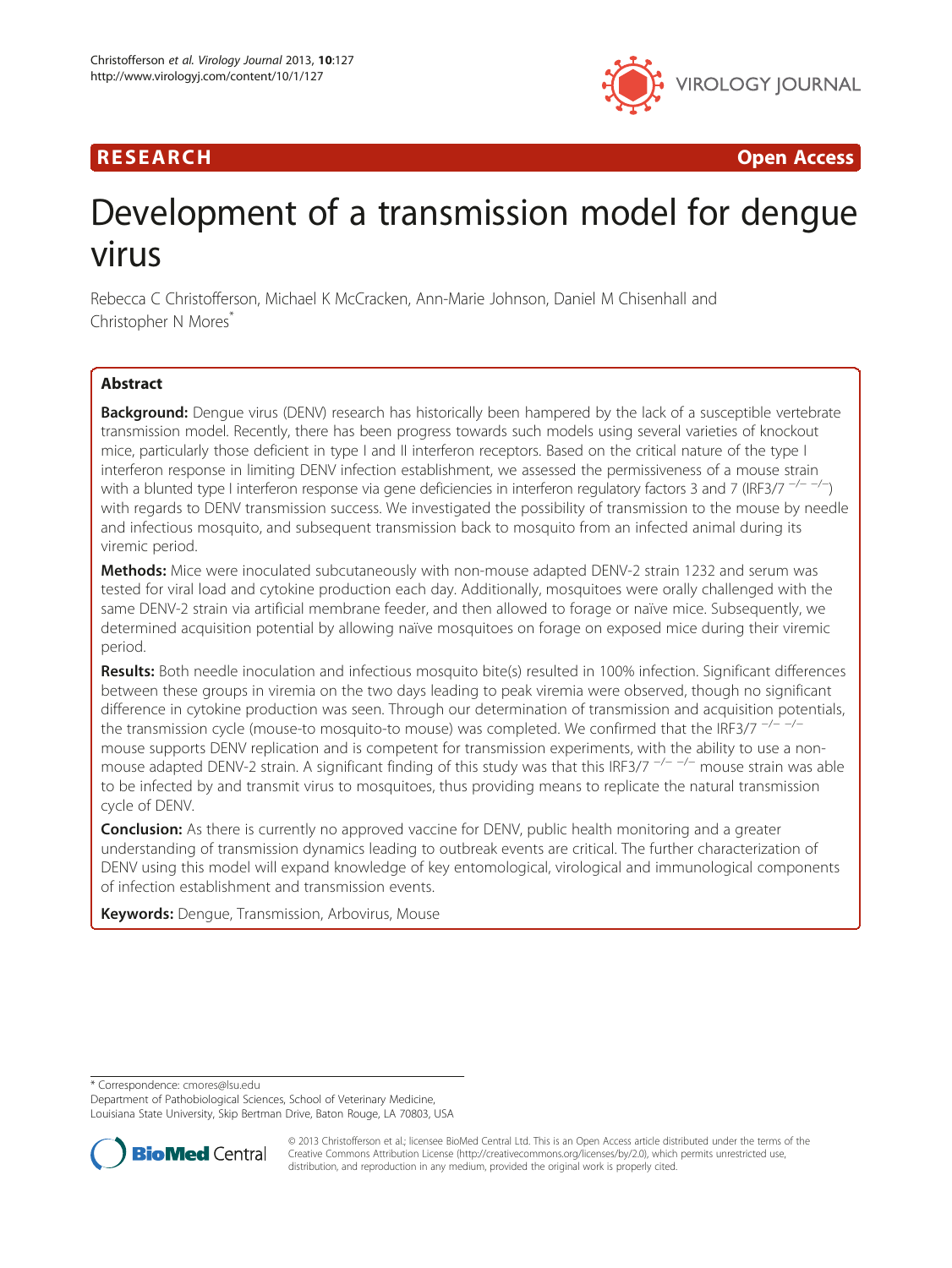# Background

Dengue virus (DENV) is the most common arboviral infection of humans, infecting tens of millions of people each year in tropical areas [\[1](#page-7-0)]. There is presently no vaccine available for DENV and reducing transmission via mosquito control efforts has not yet been sufficient to alter the trajectory of the pandemic [\[2](#page-7-0)]. DENV is efficiently spread from mosquito to human and back through a domestic cycle that is easily described on a superficial level; however, numerous studies have suggested that our accounting of the factors involved in hyperendemic, community, and inter-annual transmission, among others, remains poorly characterized. It is widely agreed that enhancing our understanding of these variable transmission determinants is vital to controlling outbreaks [[3-6](#page-7-0)]. However, characterization of these factors and their relative importance on transmission has been complicated by the lack of a suitable laboratory model for DENV transmission.

Immunologically intact mouse models have been shown to be resistant to DENV infections, due to the ability of their innate immune responses to quickly and efficiently clear the virus, though success has been seen with mouse-adapted viruses and/or artificial infection routes such as intracranial and intraperitoneal injection [\[7](#page-7-0)-[13](#page-7-0)]. The innate immune response certainly engages DENV extracellularly, but once DENV infiltrates a cell via receptor-mediated endocytosis, (retinol inducible gene-1) RIG-I is stimulated by the presence of double stranded viral RNA (vRNA). Additionally, melanoma differentiation-associated protein (MDA5) and

endosomal Toll-like receptor (TLR) -3 recognize double stranded vRNA intermediates generated during viral replication. These pathways signal through the interferon regulatory factors (IRF) 3 and 7, which initiate a cascade of signals resulting in the transcription of type I interferon (IFN-α and -β) [\[10](#page-7-0)]. Figure 1 demonstrates the importance of IRF3 and IRF7 in the type I IFN pathway. Briefly, through the activation of these pathways, (nuclear factor kappa-light-chain-enhancer of activated B cells) NFκB and IRF3 localize to the nucleus to promote transcription of IFN-β. IFN-β binds the type I IFN receptor (IFNAR), which leads to the localization of the (signal transducers and activators of transcription) STAT1/STAT2/IRF9 complex to the nucleus where IRF7 transcription is promoted. Up-regulated production of IRF7 leads to increased localization of IRF7 dimers to the nucleus where the production of IFN- $\alpha$  is promoted. IFN-α and -β are responsible for the establishment and maintenance of the anti-viral state in the immune response [[8-10,14,15\]](#page-7-0).

In vitro studies have shown either that DENV inhibits type I IFN production or that lack of type I IFN response renders mice susceptible, indicating that this mechanism of immune response subversion is critical for DENV fitness and thus affects transmission [\[16-18](#page-7-0)]. Further, others have shown that downstream protein expression induced by type I IFN and the (Janus kinase) JAK/STAT pathway play important roles in DENV inhibition [[17-21\]](#page-7-0). Much attention has been given to this JAK/STAT pathway and it has been suggested that DENV viral mediated subversion of the type I IFN

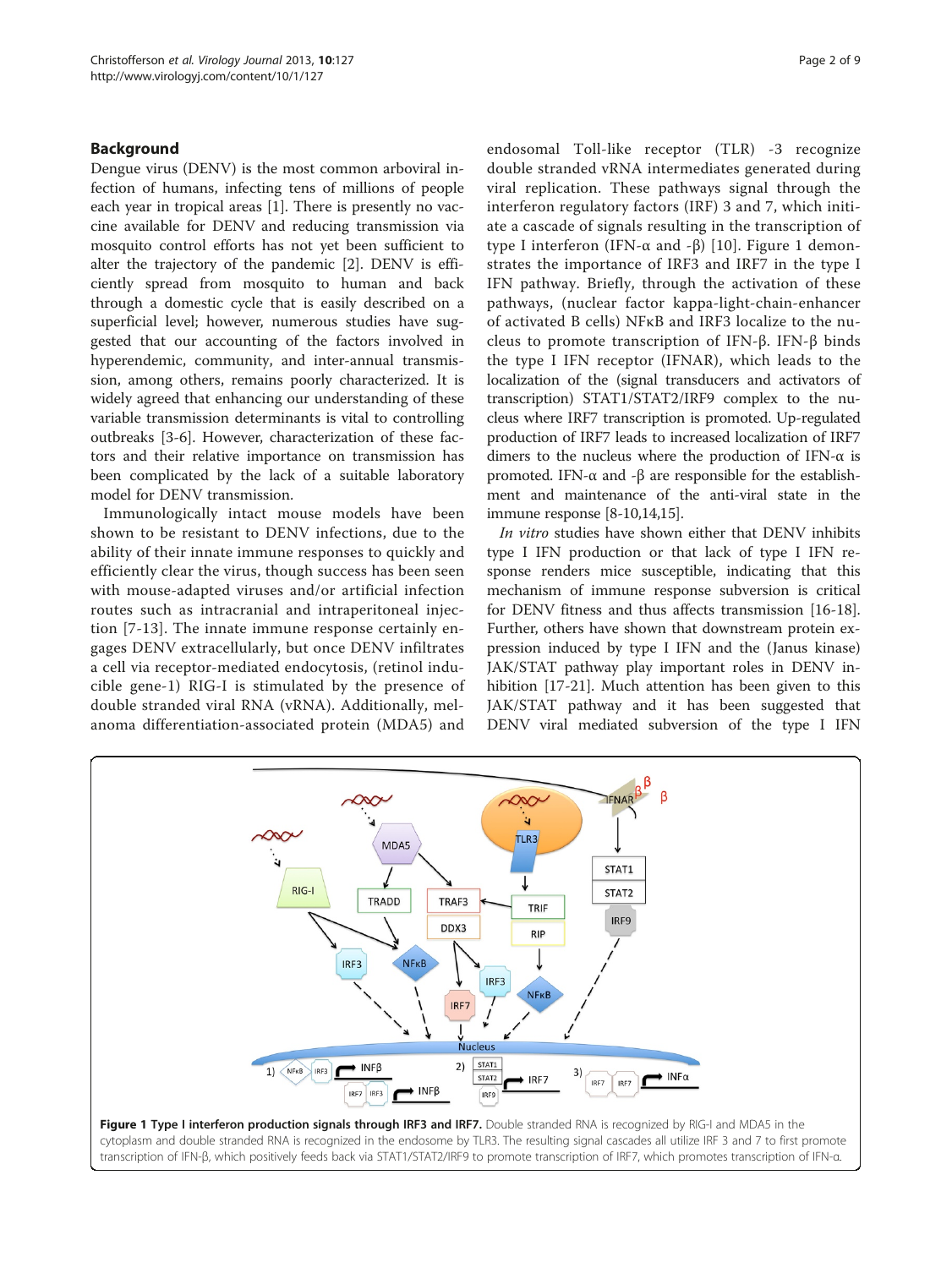<span id="page-2-0"></span>response occurs only after this pathway has been initiated [[20,22\]](#page-7-0).

Recently, there has been progress towards DENV vertebrate infection models based on these findings with successful studies involving several knockout mice, particularly the AG129 model deficient in type I and II interferon receptors and a more recent C57BL/6 mouse deficient in type I IFN receptors [[18](#page-7-0),[23](#page-7-0)-[29\]](#page-8-0). These animals have most often been used to model DENV disease and pathogenesis, especially the severe forms of disease [[29-34](#page-8-0)]. Humanized mice have also shown great promise for investigating DENV pathogenesis as well as transmission [[34,35](#page-8-0)]. This is the exception, however, as the use of many of these animal models for DENV transmission experiments has yet to be explored.

Accordingly, we assessed the permissiveness of a strain of C57BL/6 mouse lacking IRF3 and IRF7 (IRF3/7<sup>-/--/-</sup>) with respect to the transmission of non-mouse adapted DENV [[18](#page-7-0)[,36-38\]](#page-8-0). Specifically, we investigated the possibility of non-mouse adapted DENV transmission to this mouse strain by needle inoculation or via infectious mosquito bite. Subsequently, we determined the potential for transmission back to mosquitoes from a viremic animal. Others have established the crucial role of type I IFN in early clearance of DENV, though none have sought to explore infection establishment [[39](#page-8-0)]. In addition, some studies have indicated both types I and II IFN are necessary for disease progression [[17](#page-7-0),[39-41\]](#page-8-0). Herein, we also investigated critical innate immune markers of progression, comparing infection establishment and kinetic differences from needle inoculation to that of Aedes aegypti mosquito transmission, as mosquito saliva and salivary gland proteins are known to affect pathogen transmission and/or disease progression [[35](#page-8-0),[42-45\]](#page-8-0).

# Results

#### Permissive transmission model

Mice  $(n = 2)$  used to detect the replicative strand of DENV vRNA had equivalent levels of viremia to the mice used in the analysis, but because they were sacrificed prior to their probable peak viremia day (48 hours post-infection), they were not included in the

analyses here (Figure 2). Subsequent transmission of virus via subcutaneous needle inoculation to IRF3/7  $^{-/-}$  -/mice was 100% successful (5/5 positive for DENV). Viremia levels were centered on the day of peak viremia (P0, Figure [3](#page-3-0)). In contrast, none of the DENV-2 inoculated wild type C57BL/6 mice (n = 5) developed detectable viremia at any time point (data not shown).

#### Mosquito versus needle transmission

To detect whether the responses to DENV transmission are different when IRF3/7<sup> $-/-$ </sup> – $-/-$  mice were exposed via infected mosquitoes, we exposed mice to mosquitoes that were previously orally challenged and later confirmed to have a disseminated DENV infection over two experiments ( $n = 7$ ,  $n = 3$ ). Of the ten mice exposed to infectious mosquitoes, all (10/10) developed viremia. Viremia levels in mosquito-exposed mice were statistically higher than those of the needle inoculated mice at all time points except peak viremia day, P0, and lasted one day longer (Figure [4](#page-3-0)). Viremia peaked one day later post-exposure in mosquito-exposed mice.

Because IFN-γ is a major difference between this and other currently used immune-deficient mouse models, we looked at the IFN-γ response to determine if it would be important in needle versus mosquito exposures. IFN-γ production rose noticeably in both the mosquito-exposed and needle-inoculated groups on P1 (Figure [5A](#page-3-0)). While the IFN-γ was measurable in the mosquito exposed mice one day earlier relative to peak day, the needle inoculated mice had significantly higher IFN-γ levels on P0 and P1. Additionally, the peak in IFN-γ in mosquitoexposed mice appears to be delayed to two days post peak viremia. In both groups, viremia was not detected following the peak of IFN-γ. Between the needle inoculated and mosquito-exposed mice, there was no significant difference in either the IL-4 or the TNF-α response (Figure [5B](#page-3-0)-C). In addition, in all groups, IL-1 $\beta$  was below the limit of detection.

# Kinetics of transmission and number of inoculating mosquitoes

We tested the hypothesis that the number of mosquitoes may affect transmission kinetics of mosquito-inoculated

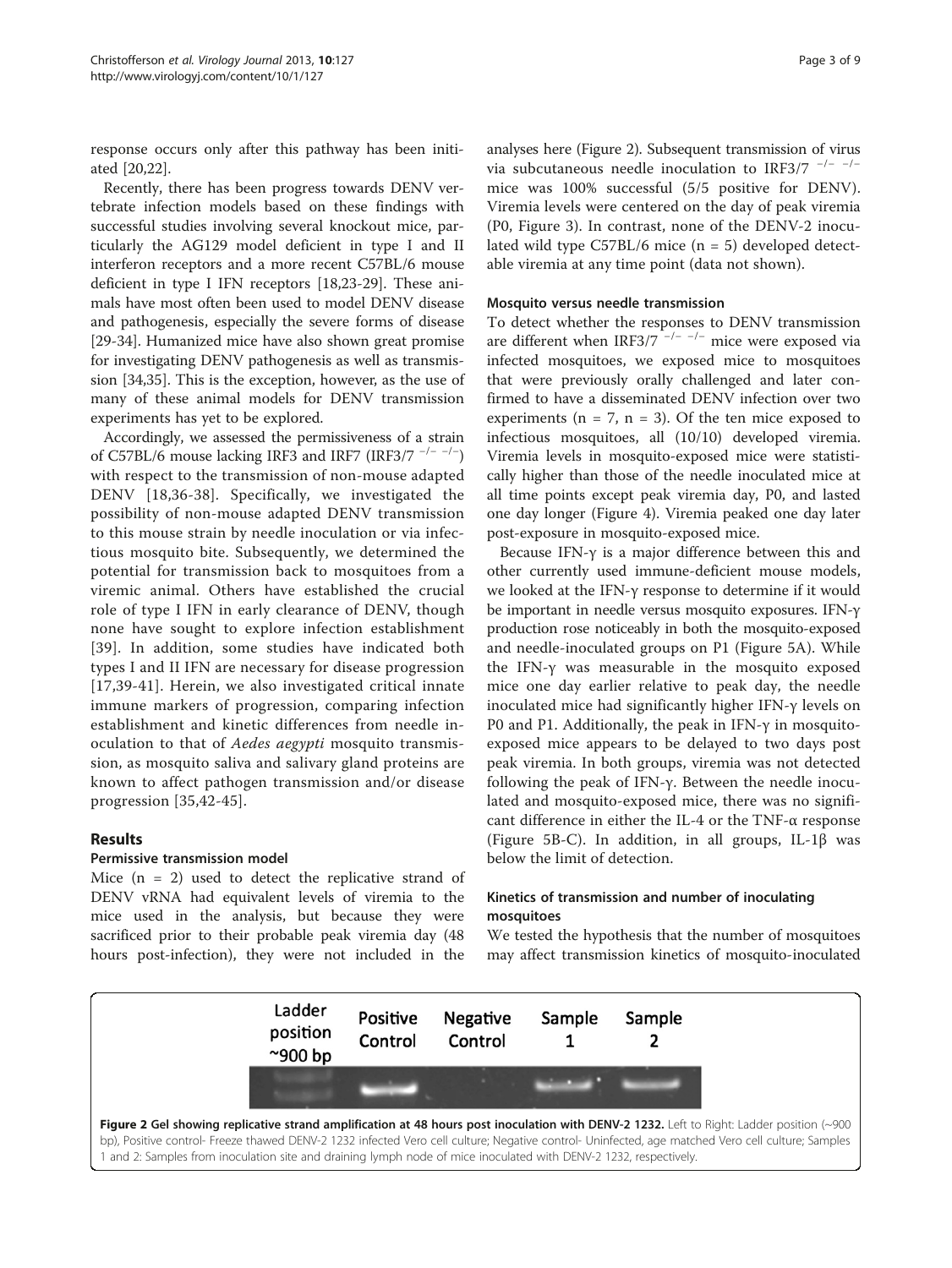<span id="page-3-0"></span>

infections. The day of peak viremia and the viremia titer on P0 were not dependent on the number of infectious mosquitoes to which the mice were exposed ( $p > 0.05$ ). The onset of viremia, however, was negatively associated with the number of infectious mosquitoes transmitting virus (regression slope =  $-.012$ , p < 0.05, Table 1), meaning that more mosquitoes translated into earlier onset of viremia. The average peak viremia was  $7.14 \times 10^2$  PFU/ mL (min.  $3.0 \times 10^{1}$  PFU/mL, max.  $2.15 \times 10^{3}$  PFU/mL). These results are summarized in Table 1.

#### Recapitulation of transmission cycle

Three additional mice were exposed to DENV-2 via needle inoculation in a separate experiment. Naïve mosquitoes then fed on these mice during the resulting viremic



(5 days vs. 4 days, respectively). Viremia levels between the two treatment groups were statistically different (as indicated by \*) at all times points except peak viremia day, P0.



period. Engorged mosquitoes were separated and held for 16 days post exposure, before being allowed to refeed on naïve mice. Immediately afterwards, these mosquitoes were tested for DENV titers in the body and legs. Two out of three mice supported acquisition to mosquitoes. The mean body and leg titers (PFU/mL) of

Table 1 Summary of transmission from mosquito to IRF3/ 7<sup> $-/- -/-$ </sup> mice

| Mouse<br>number | No. of<br>infectious<br>mosquitoes | Day of<br>viremia<br>onset<br>(dpi) | <b>Viremia</b> |          |        |                |
|-----------------|------------------------------------|-------------------------------------|----------------|----------|--------|----------------|
|                 |                                    |                                     | P-3            | $P-2$    | $P-1$  | P <sub>0</sub> |
| 1               | 6                                  | 2                                   | $\Omega$       | 1.99     | 1.94E2 | 1.060E3        |
| $\overline{2}$  | 5                                  | 2                                   | $\Omega$       | 1.5e1    | 5.98E1 | 6.86E2         |
| 3               | 1                                  | 3                                   | $\Omega$       | $\Omega$ | 4.12   | 3.0E1          |
| $\overline{4}$  | $\mathfrak{D}$                     | 3                                   | $\Omega$       | $\Omega$ | 6.57F1 | 3.15E2         |
| 5               | 9                                  | 2                                   | $\Omega$       | 3.3      | 2.58E1 | 2.78E2         |
| 6               | 5                                  | $\mathfrak{D}$                      | $\Omega$       | 9.82     | 1.58E2 | 2.150E3        |
| 7               | 11                                 | $\mathfrak{D}$                      | n/a            | 0        | 3.48   | 1.36E2*        |

\*Indicates peak day for mouse 7 based on our obtained data, but no data was available for 4 dpi for this mouse. The regression equation used for predicting day of viremia onset based on the number of infectious mosquitoes feeding is: Day of viremia onset =  $2.88 - 0.012x$ (# infectious mosquitoes).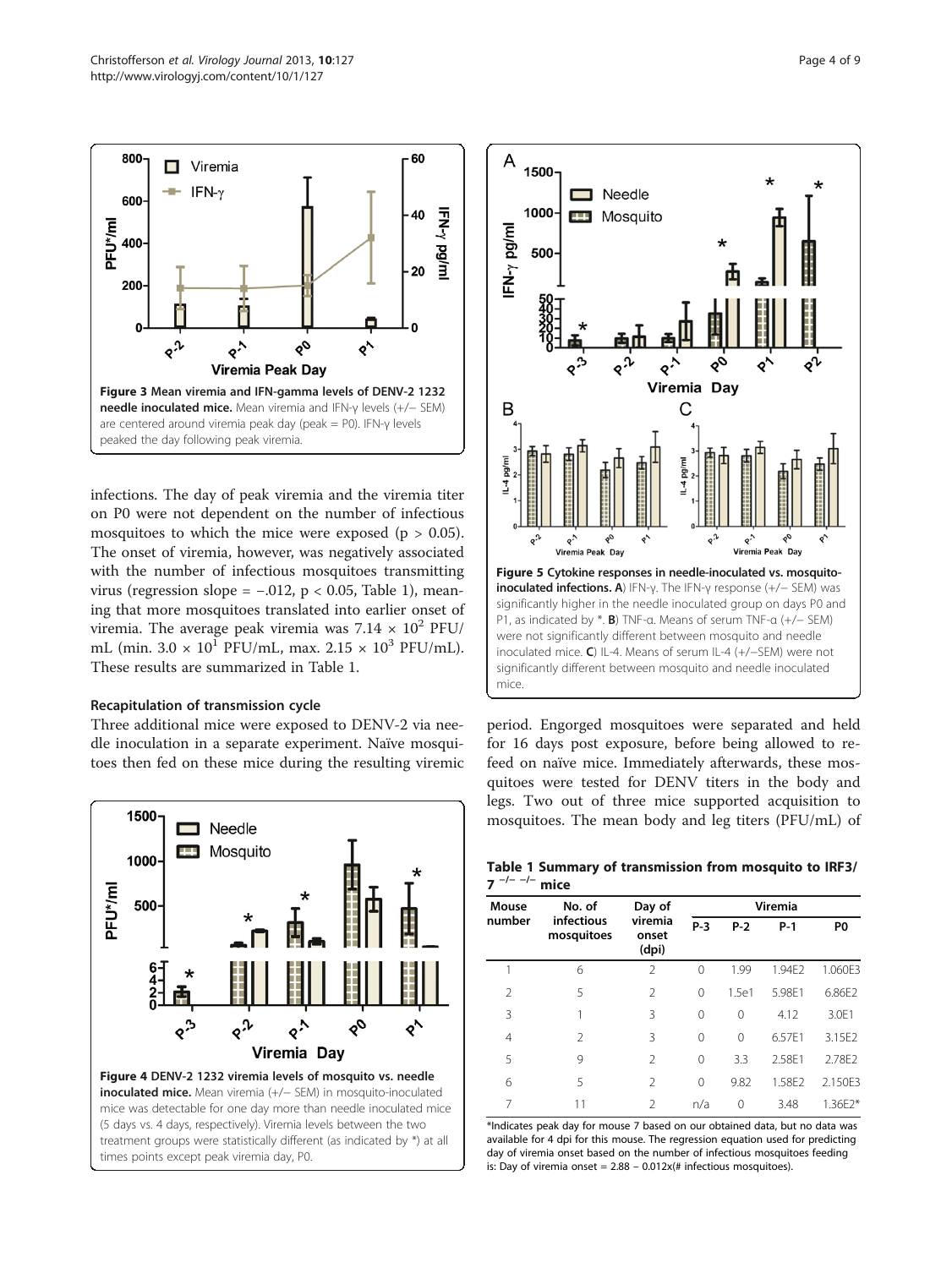the mosquitoes infected from these mice were as follows for body and leg (range), respectively:  $4.78 \times 10^4$  (9.1  $\times$   $10^3$ - $1.15 \times 10^5$ ) and  $2.23 \times 10^3$   $(1.1 \times 10^1 \text{--} 7 \times 10^3)$ . One or more of the mosquitoes  $(n = 3)$  that acquired DENV from mouse #1 successfully transmitted virus to a naïve mouse, while the attempts with the one infectious mosquito from mouse #2 failed. The viremia curve resulting from that exposure is given in Figure 6.

# Conclusion

We confirmed that the IRF3/7  $^{-/-}$   $^{-/-}$  mouse is a susceptible vertebrate model for DENV infection and transmission. It has the ability to support non-mouse adapted DENV strains of serotype 2. Though viral loads did not approach those seen in human DENV cases, we confirmed that the virus was actively replicating, and therefore the observed viremia and transmission events were not due to the initial inoculum acting as a contaminant.

Our finding that DENV was no longer detectable following the peak of IFN-γ in these mice reaffirms the role of the IFN-γ response in the clearance of DENV infection [[46,47\]](#page-8-0). This response mirrors the correlation between IFN-γ response and viremia cessation observed in children with DENV [[46](#page-8-0),[48](#page-8-0)]. The association between IFN-γ response and viremia supports the use of transmission models with intact IFN-  $\gamma$  responses and suggests the potential to use this IRF3/7  $^{-/-}$  -/- mouse for further inferential efforts to characterize the mechanism of DENV transmission to humans.

Some differences were noted in the IFN-γ response in mosquito exposed versus needle-inoculated mice, but the significance of these differences warrants further study. Studies have shown that interferon-γ-inducible protein 10 (IP-10/CXCL10) is an important chemokine in DENV infection, as DENV resistance has been correlated to increased levels of IP-10 [\[17](#page-7-0)[,49,50](#page-8-0)]. More specifically, others have shown that DENV interacts with cell surface heparan sulfate and that IP-10 directly inhibits

this interaction and subsequent infection of new cells [[51\]](#page-8-0). This would suggest that delaying the peak of IFN-γ, and thus IP-10, would widen the window for successful replication and infection of new cells. The mechanistic origin of these differences, whether based in mosquito saliva or some intrinsic vertebrate or viral characteristic, requires investigation, but underscores the further importance of a transmission model with an intact IFN-γ response. An important limitation of this particular result is the measurement of systemic cytokine levels. It is likely that a more significant alteration of the vertebrate immune response would be seen at the bite site (due to mosquito salivary secretions) and not necessarily systemically. Therefore, it is important to continue to investigate the potential role of mosquito saliva in infection kinetics in this transmission model.

The finding that viremia was higher in mosquitoinoculated mice compared to needle inoculated mice is unsurprising, given that others have shown similar results with other mosquito borne viruses, such as West Nile [\[42](#page-8-0)]. Further, others have shown that the course of dengue infection can be affected if delivered by infectious mosquito bite [\[35](#page-8-0)]. It is important to note, however, that mosquitoes in Cox et al. were intrathoracically inoculated with virus, while our mosquitoes were orally challenged, representing a more natural course of virus replication within and subsequent transmission from the mosquito [\[35](#page-8-0)]. While caution should be used when comparing the responses of humanized mice to those of non-humanized mice, our results also indicate an enhancement effect of mosquito bite on DENV infection, demonstrating successful DENV transmission with a single infectious mosquito (Table [1\)](#page-3-0).

A significant finding of this study was that this IRF3/  $7^{-/- -/-}$  mouse strain was able to be both infected by and transmit virus to mosquitoes, thus providing means to replicate the natural transmission cycle of DENV. Completion of the transmission cycle was only successful in 1

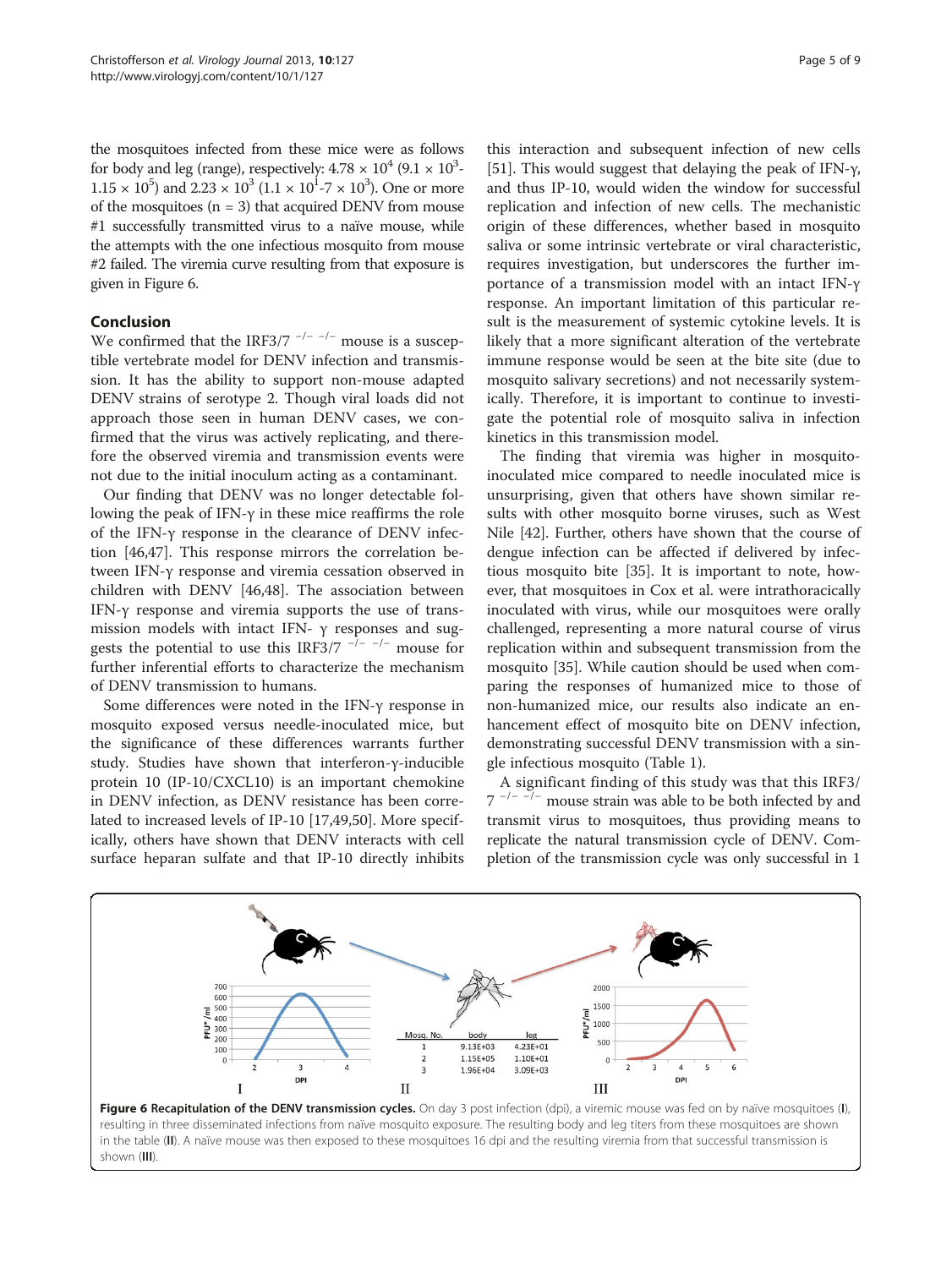out of 2 attempts, where mosquitoes were known to have disseminated infections. Since transmission was achieved in 100% of the other trials (including one other with only 1 infectious mosquito), it may be that the probability of transmission when only one infectious mosquito is feeding is less than 1. Indeed, this is consistent with another study that found consistent results (vRNA levels, clinical signs) only with greater than 4 mosquitoes [[35\]](#page-8-0). The ability of low levels of viremia seen in these infected mice to support transmission to mosquitoes and then subsequent transmission to other naïve mice confirms the presence of actively replicating, viable virus. The acquisition of infection by mosquitoes at these viremia levels suggests important ramifications for the role of low titer human infections (such as might occur in inapparent infections or transitional viremic periods) in overall transmission intensity. Endy, et al. estimated that over 60% of DENV infections in a school cohort were inapparent, and the results from this study point to the need for investigation into the implications for low viremic transmission [\[52,53](#page-8-0)].

As there is currently no approved vaccine for DENV, public health monitoring and a greater understanding of transmission dynamics leading to outbreak events are critical for DENV prevention. The ability to achieve successful infection establishment using natural levels of viral inoculum from non-mouse adapted DENV strains is an important step towards studying transmission of DENV [[54\]](#page-8-0). Further, the recapitulation of the transmission cycle in this mouse could provide a tool with which to study the transmission dynamics and kinetics at the mosquito bite site. The further characterization of DENV using this model will expand our knowledge of key entomological, virological and immunological components to infection establishment and transmission events.

# Methods

All experiments met the approval and conditions of the LSU Institutional Animal Care and Use Committee (protocol # 09–077). LSU IACUC procedures and policies adhere to and comply with the guidelines stated in the NIH Guide for the Care and Use of Laboratory Animals. Mice were maintained by laboratory staff and the Department of Laboratory Animal Medicine (DLAM) of the LSU School of Veterinary Medicine.

# Mice

Mice were the generous gift of Dr. M. Diamond (Washington University, St. Louis, MO) with permission from Dr. T. Taniguchi (University of Tokyo, Tokyo, Japan). IRF3/7 <sup>−</sup>/− −/<sup>−</sup> (double knockout) mice are a strain of C57BL/6 mice that lack functional IRF 3 and 7, and thus have a stunted type I IFN response. The type II IFN response and all other immune responses are intact, though diminished [[36](#page-8-0)]. Control mice, wild type C57BL/6 mice, were also included and were obtained from the LSU DLAM.

## **Mosquitoes**

Aedes aegypti (Rockefeller strain) mosquitoes used in this study come from a long-standing colony maintained at the LSU School of Veterinary Medicine. Mosquitoes are reared in constant environmental conditions and density. Mosquitoes have access to sucrose-soaked cotton ad libitum until 24 hours prior to experiments.

# Virus

Strain 1232 of DENV serotype 2 (DENV-2 1232) virus was used in these experiments. This strain was originally isolated from a patient in Indonesia in 1978 (personal communication, R. Tesh). Virus was propagated in the C6/36 cell line (Aedes albopictus origin) prior to inoculation into mice to avoid adaptation to mammalian cells. Before inoculation, virus was titered via plaque assay on Vero cells and experimental titers from cell supernatant were confirmed at  $10^6$  PFU/mL by qRT-PCR as in [\[55](#page-8-0)]. Thus, viral titers are expressed as PFU-equivalents/mL, symbolized as PFU\*/mL. The resultant virus stock offered to mosquitoes via membrane feeder was passaged in Vero cells, in this case to avoid adaptation to insect cells.

#### Virus inoculation and serum collection

Mice (n = 5) were temporarily anesthetized with isoflurane and injected subcutaneously with 100 μl of supernatant from the virus inoculated cell culture. Thus, the total inoculum administered was  $10^5$  PFU/mouse of virus. We chose to needle-inoculate mice on the high end of the estimate from Styer 2007 et al. and Cox 2012 et al., so that a potential enhancement by mosquito delivery would not be attributable to a reduced inoculum in the needle group [\[35,54](#page-8-0)]. Thus differences are a conservative estimate since mosquitoes may inoculate less than  $10^5$  PFU/mL.

Mice were then bled each day for five days via submandibular bleeding technique [\[56](#page-8-0)]. Blood was allowed to clot for thirty minutes at room temperature and then centrifuged at 6000 rcf for four minutes. Clarified serum was collected and placed into a clean microcentrifuge tube for analysis.

#### Viral detection

vRNA was extracted using the MagMax-96 Total Nucleic Acid isolation kit (Ambion/Life Technologies, Carlsbad, CA) or QIamp Viral RNA Mini Kit (Qiagen, Valencia, CA). Serum samples were brought to volume where necessary with BA-1 diluent and kits were run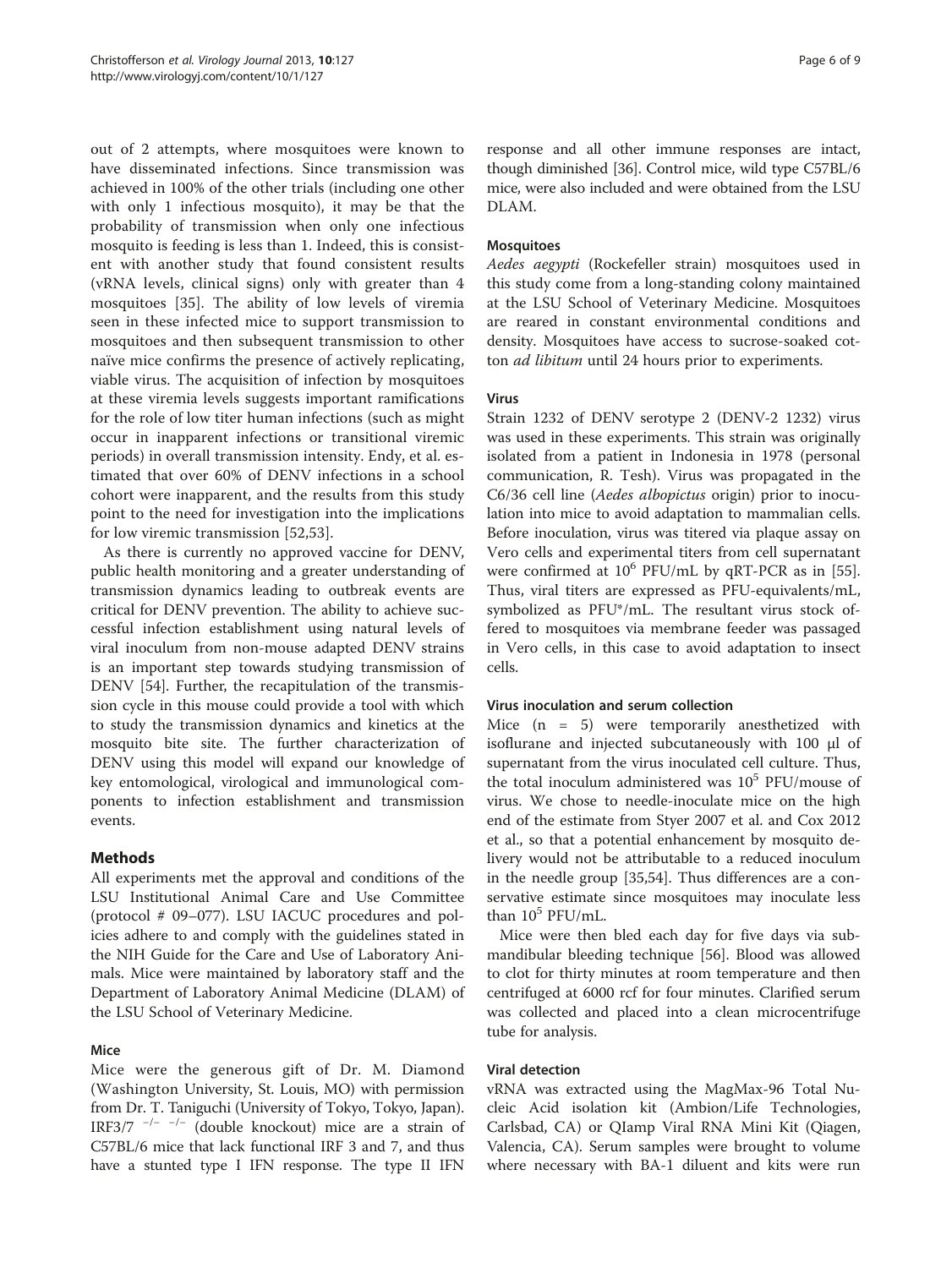per manufacturers' instructions [\[57](#page-8-0)]. Detection of vRNA was done using the One-Step TaqMan qRT-PCR assay (Life Technologies, Carlsbad, CA) as noted above [\[55\]](#page-8-0).

# Verification of viral replication in IRF3/7<sup>-/--/-</sup> mice

To verify that the mouse model supported active viral replication and that the viremia detected was not simply residual inoculum, we developed a complement strand assay to detect only actively replicating virus. From two mice inoculated with DENV in the same cohort as mentioned above, tissue surrounding the inoculation site and draining lymph nodes were harvested at 48 hours postinoculation. The primers used amplified the region between nucleotides 1503–2418, covering the envelope protein (1503–2399) and nonstructural protein NS1 (2400–2418): FWD 5′ - GTG CTG CTG CAG ATG GAA GAC AAA - 3′; REV 5′ - TCA CAA CGC AAC CAC TAT CAG CCT - 3′. The reference nucleotide sequence used to generate the primers and from which the protein coding positions are taken is "DENV 2 isolate DENV-2/CO/BID-V3375/2007, complete genome" (GenBank: GQ868558.1). Also included were a positive control of freeze thawed, DENV-2 1232 infected Vero cell culture supernatant, and a negative control of uninfected, age matched Vero supernatant.

Reverse transcriptase (RT)-PCR amplification was carried out using the SuperScript™ III One-Step RT-PCR System with Platinum® Taq DNA Polymerase (Life Technologies, Carlsbad, CA) kit on the DNAEngine Peltier Thermal Cycler (BioRad) with the following protocol. RT Step (1 cycle): 55°C for 30 minutes, 4°C hold (indefinite), 94°C for 2 minutes. At the beginning of the RT step, only the forward primer is included in order to target only the negative sense RNA strand generated during DENV replication. During the 4°C hold, the tubes were removed and a primer mix containing both the forward and reverse primers is added. Tubes were replaced and the run continued. Amplification (40 cycles): 94°C for 15 seconds, 60°C for 30 seconds, 72°C for 1 minute. Final extension and Cool Down (1 cycle): 68°C for 5 minutes, 4°C hold. Samples were then run on a 1% agarose gel and bands visualized (Figure [2](#page-2-0)).

# Mosquito exposure and transmission to IRF 3/7  $^{-/-}$   $^{-/-}$ mice

Mosquito inoculated infections occurred in two experimental runs ( $n_1 = 7$ ,  $n_2 = 3$ ,  $n_{pooled} = 10$ ). The results from these ten mice were pooled as the "mosquito infected" cohort at LSU School of Veterinary Medicine, where environmental conditions are held steady. Mosquitoes are colony raised, experience consistent rearing conditions, and do not show the phenotypic plasticity seen in field caught mosquito populations.

Mosquitoes were offered an infectious blood meal containing DENV 3–5 days post emergence with an infectious titer of  $10^6$  PFU/mL. The blood meal consisted of bovine blood in Alsever's anticoagulant (Hemostat, Dixon, CA) mixed 2:1 with a virus solution in a total volume of approximately 3 mL per carton of mosquitoes, heated to 37°C and kept warm via the Hemotek device (Discovery Workshops, Arrington, Lancashire, UK). Mosquitoes were allowed to feed for 45 minutes before the blood meal was removed. Each carton consisted of approximately 100 mosquitoes and seven cartons were fed for this study. Engorged females were separated and placed in new cartons and kept at constant environmental conditions (16:8 hours light:dark, 28°C, 70-80% humidity). Approximately 50% of mosquitoes were females, and nearly all fed to repletion before being returned to the aforementioned environmental conditions for nine days of extrinsic incubation. Subsequently, seven mice were anesthetized and placed on top of a carton containing approximately fifty DENV-exposed mosquitoes (1 mouse per carton). After twenty minutes, engorged mosquitoes were separated based on the presence of visible blood in the abdomen. Immediately after feeding on the mice, mosquitoes were frozen, their legs separated from their abdomens, and tested for virus. Testing was done via qRT-PCR on the Roche LightCycler 480 (Roche Diagnostics Corp., Indianapolis, IN) as previously described [\[55](#page-8-0)].

#### Transmission from viremic mice to mosquitoes

Three mice were inoculated with  $10^5$  PFU/mouse of DENV-2 via needle inoculation as previously described. Starting at 48 hours post inoculation, and each day thereafter, mice were anesthetized and placed on top of cartons (1 mouse per carton) containing naïve mosquitoes that had emerged three to four days prior to the beginning of the experiment. Mosquitoes were allowed to feed for approximately twenty minutes and then the mice were removed. Engorged females were separated and placed in clean cartons and kept at constant environmental conditions as described above. Whole mosquito bodies were tested for the presence of virus five days post exposure to determine infection status.

#### Cytokine measurement and statistical analysis

IFN-γ, (tumor necrosis factor) TNF-α, (interleukin) IL-4 and IL-1 $\beta$  were measured using the Millipore Milliplex MAP Mouse Cytokine/Chemokine kit as per manufacturer's instructions (Millipore, Billerica, MA).

Viremia and cytokine levels were statistically analyzed using analysis of variance (ANOVA) on a daily basis. Days of detectable viremia were re-centered around the peak viremia day: three days before peak day (P-3), two days before peak day (P-2), the day before (P-1), peak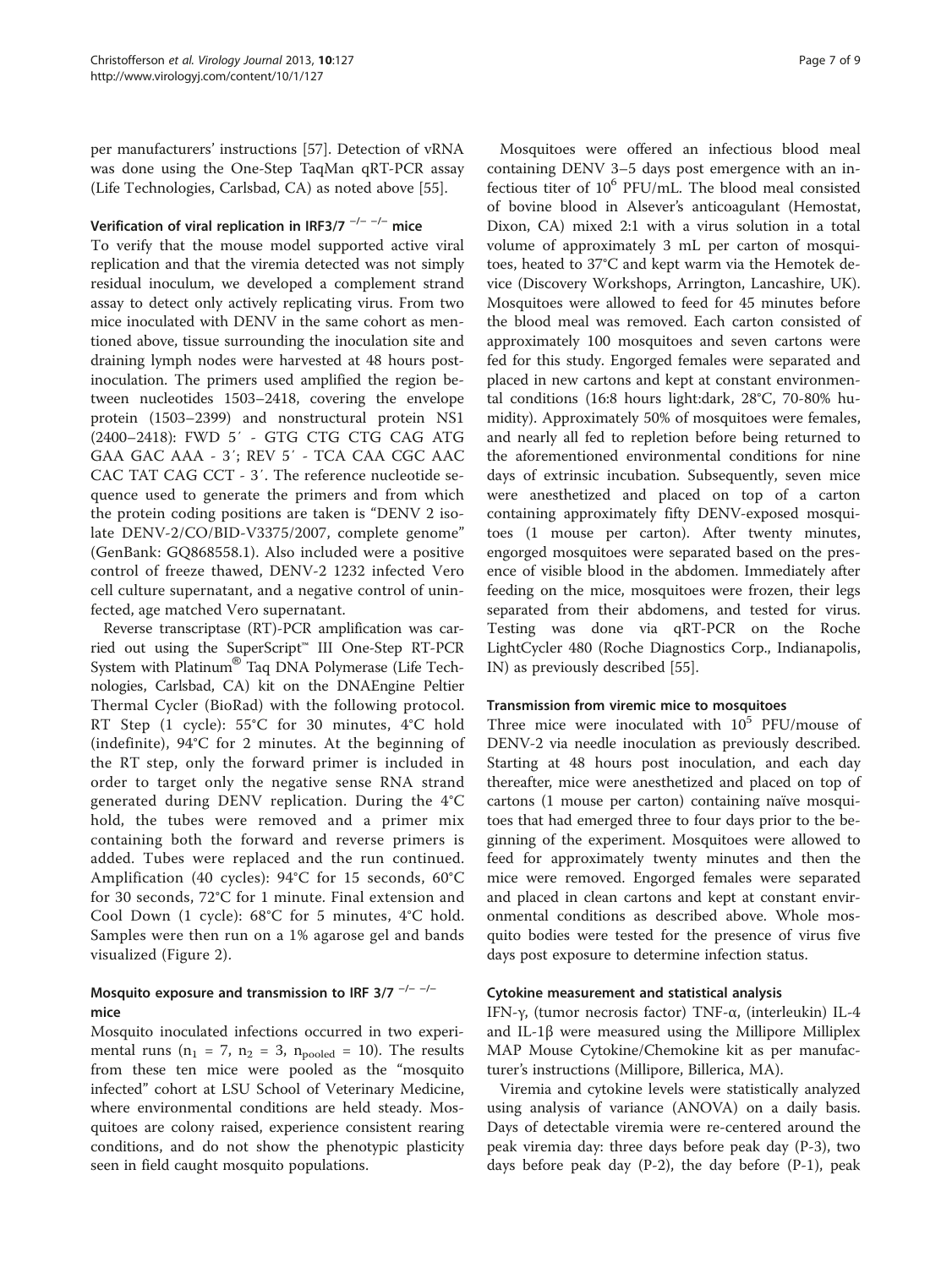<span id="page-7-0"></span>day (P0), the day after peak (P1) and where relevant, two days after peak (P2). In mosquito inoculated mice, day of viremia onset and peak viremia level relative to the number of mosquitoes was analyzed using simple linear regression. All analyses were performed in SAS 9.13 (PROC MIXED, PROC REG, Carey, NC). Significance is reported at the  $\alpha$  = 0.05 level.

#### Recapitulation of the transmission cycle

Three mice were inoculated with  $10^5$  PFU/mouse of DENV, serum was collected for virus detection daily, and mosquitoes were allowed to feed as described above. Mosquitoes were then held at constant environmental conditions as described above and at sixteen days post exposure, the three cohorts of mosquitoes exposed to the highest viral titers (determined upon testing of mouse serum) were allowed to re-feed upon naïve mice. Immediately after re-feeding, mosquitoes were frozen, legs removed from bodies and tested for infection and dissemination status as in [\[55](#page-8-0)]. These mice were subsequently bled daily and serum was collected and tested for DENV presence and titer.

#### Competing interests

The authors declare that they have no competing interests.

#### Authors' contributions

RCC and CNM designed the experiments. RCC, MKM, AMJ, and DMC performed the laboratory experiments. RCC performed statistical analyses and wrote the manuscript. MKM, CNM and DMC assisted in editing of the manuscript. All authors read and approved the final manuscript.

#### Acknowledgements

The authors would like to thank the following people for their support in this research: Julie Woody and the LSU School of Veterinary Medicine Division of Laboratory Animal Medicine. This work was supported by the National Institutes of Health grant NIH/NIGMS P20GM103458. The funding authorities had no role in the design, collection, analyses or interpretation of data.

#### Received: 10 December 2012 Accepted: 11 April 2013 Published: 23 April 2013

#### References

- WHO: Fact Sheet No. 117: Dengue and severe dengue. 2012. [cited December 8, 2012]; Available from: [http://www.who.int/mediacentre/](http://www.who.int/mediacentre/factsheets/fs117/en/) [factsheets/fs117/en/](http://www.who.int/mediacentre/factsheets/fs117/en/).
- Teixeira MG, Costa Mda C, Barreto F, Barreto ML: Dengue: twenty-five years since reemergence in Brazil. Cad Saude Publica 2009, 25(Suppl 1):S7–S18.
- 3. Oki M, Yamamoto T: Climate change, population immunity, and hyperendemicity in the transmission threshold of dengue. PLoS One 2012, 7:e48258.
- Andraud M, Hens N, Marais C, Beutels P: Dynamic epidemiological models for dengue transmission: a systematic review of structural approaches. PLoS One 2012, 7:e49085.
- 5. Karim MN, Munshi SU, Anwar N, Alam MS: Climatic factors influencing dengue cases in Dhaka city: a model for dengue prediction. Indian J Med Res 2012, 136:32–39.
- Were F: The dengue situation in Africa. Paediatr Int Child Health 2012, 32(Suppl 1):18–21.
- 7. Goncalves D, de Queiroz Prado R, Almeida Xavier E, Cristina de Oliveira N, da Matta Guedes PM, da Silva JS, Moraes Figueiredo LT, Aquino VH: Imunocompetent mice model for dengue virus infection. Scientific World Journal 2012, 2012:525947.
- 8. Liang Z, Wu S, Li Y, He L, Wu M, Jiang L, Feng L, Zhang P, Huang X: Activation of Toll-like receptor 3 impairs the dengue virus serotype 2 replication through induction of IFN-beta in cultured hepatoma cells. PLoS One 2011, 6:e23346.
- 9. Perry ST, Buck MD, Lada SM, Schindler C, Shresta S: STAT2 mediates innate immunity to Dengue virus in the absence of STAT1 via the type I interferon receptor. PLoS Pathog 2011, 7:e1001297.
- 10. Nasirudeen AM, Wong HH, Thien P, Xu S, Lam KP, Liu DX: RIG-I, MDA5 and TLR3 synergistically play an important role in restriction of dengue virus infection. PLoS Negl Trop Dis 2011, 5:e926.
- 11. Souza DG, Fagundes CT, Sousa LP, Amaral FA, Souza RS, Souza AL, Kroon EG, Sachs D, Cunha FQ, Bukin E, et al: Essential role of platelet-activating factor receptor in the pathogenesis of Dengue virus infection. Proc Natl Acad Sci USA 2009, 106:14138–14143.
- 12. Costa VV, Fagundes CT, Valadao DF, Cisalpino D, Dias AC, Silveira KD, Kangussu LM, Avila TV, Bonfim MR, Bonaventura D, et al: A model of DENV-3 infection that recapitulates severe disease and highlights the importance of IFN-gamma in host resistance to infection. PLoS Neal Trop Dis 2012, 6:e1663.
- 13. Fagundes CT, Costa VV, Cisalpino D, Amaral FA, Souza PR, Souza RS, Ryffel B, Vieira LQ, Silva TA, Atrasheuskaya A, et al: IFN-gamma production depends on IL-12 and IL-18 combined action and mediates host resistance to dengue virus infection in a nitric oxide-dependent manner. PLoS Negl Trop Dis 2011, 5:e1449.
- 14. Katze MG, He Y, Gale M Jr: Viruses and interferon: a fight for supremacy. Nat Rev Immunol 2002, 2:675–687.
- 15. Haller O, Kochs G, Weber F: The interferon response circuit: induction and suppression by pathogenic viruses. Virology 2006, 344:119-130.
- 16. Rodriguez-Madoz JR, Bernal-Rubio D, Kaminski D, Boyd K, Fernandez-Sesma A: Dengue virus inhibits the production of type I interferon in primary human dendritic cells. J Virol 2010, 84:4845–4850.
- 17. Shresta S, Kyle JL, Snider HM, Basavapatna M, Beatty PR, Harris E: Interferondependent immunity is essential for resistance to primary dengue virus infection in mice, whereas T- and B-cell-dependent immunity are less critical. J Virol 2004, 78:2701–2710.
- 18. Orozco S, Schmid MA, Parameswaran P, Lachica R, Henn MR, Beatty R, Harris E: Characterization of a model of lethal dengue virus 2 infection in C57BL/6 mice deficient in the alpha/beta interferon receptor. J Gen Virol 2012, 93:2152–2157.
- 19. Jiang D, Weidner JM, Qing M, Pan XB, Guo H, Xu C, Zhang X, Birk A, Chang J, Shi PY, et al: Identification of five interferon-induced cellular proteins that inhibit west nile virus and dengue virus infections. J Virol 2010, 84:8332–8341.
- 20. Munoz-Jordan JL: Subversion of interferon by dengue virus. Curr Top Microbiol Immunol 2010, 338:35–44.
- 21. Liu P, Woda M, Ennis FA, Libraty DH: Dengue virus infection differentially regulates endothelial barrier function over time through type I interferon effects. J Infect Dis 2009, 200:191–201.
- 22. Mazzon M, Jones M, Davidson A, Chain B, Jacobs M: Dengue virus NS5 inhibits interferon-alpha signaling by blocking signal transducer and activator of transcription 2 phosphorylation. J Infect Dis 2009, 200:1261-1270.
- 23. Tan GK, Ng JK, Lim AH, Yeo KP, Angeli V, Alonso S: Subcutaneous infection with non-mouse adapted Dengue virus D2Y98P strain induces systemic vascular leakage in AG129 mice. Ann Acad Med Singapore 2011, 40:523–532.
- 24. Stein DA, Huang CY, Silengo S, Amantana A, Crumley S, Blouch RE, Iversen PL, Kinney RM: Treatment of AG129 mice with antisense morpholino oligomers increases survival time following challenge with dengue 2 virus. J Antimicrob Chemother 2008, 62:555-565.
- 25. Tan GK, Ng JK, Trasti SL, Schul W, Yip G, Alonso S: A non mouse-adapted dengue virus strain as a new model of severe dengue infection in AG129 mice. PLoS Negl Trop Dis 2010, 4:e672.
- 26. Zompi S, Santich BH, Beatty PR, Harris E: Protection from secondary dengue virus infection in a mouse model reveals the role of serotype cross-reactive B and T cells. J Immunol 2012, 188:404–416.
- 27. Williams KL, Zompi S, Beatty PR, Harris E: A mouse model for studying dengue virus pathogenesis and immune response. Ann N Y Acad Sci 2009, 1171(Suppl 1):E12–E23.
- 28. Kyle JL, Balsitis SJ, Zhang L, Beatty PR, Harris E: Antibodies play a greater role than immune cells in heterologous protection against secondary dengue virus infection in a mouse model. Virology 2008, 380:296–303.